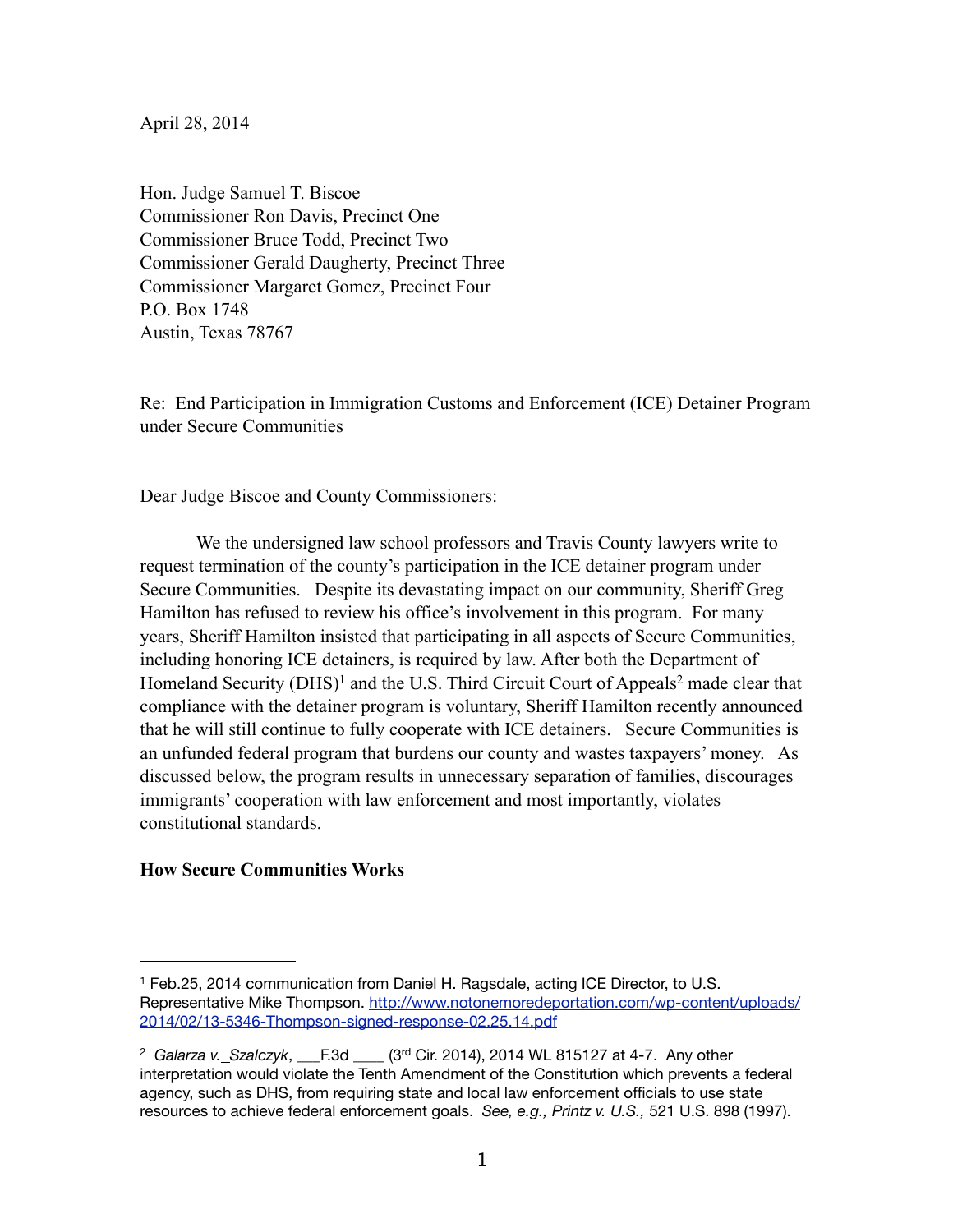When a person is arrested in Travis County, his or her fingerprints are automatically sent to the FBI, which then forwards them to DHS's database. Through the sharing of this biometric data, ICE issues a detainer in order to investigate the circumstances of anyone whom the agency believes may be deportable. Issuance of a detainer is not based on probable cause or even reasonable suspicion of deportability. A detainer is not a warrant, is not issued by a judge and is not judicially reviewed. Instead, it is an unsworn document issued by an immigration agent.<sup>3</sup>

 Because ICE detainers are triggered at the booking stage, the program does not differentiate between persons accused or convicted of serious crimes and those arrested, for example, for unpaid traffic tickets or driving without a license (which is not available to immigrants in Texas without status).

The detainer requests that the Sheriff's Office notify ICE when the individual is scheduled to be released from criminal custody and to continue to detain him or her for an additional 48 hours in order to allow ICE to take the individual into immigration custody. This extended incarceration does not include holidays and weekends and, therefore, individuals frequently remain in the Travis County Jail for longer than 48 hours.

#### **Costs to Our Community**

Broad compliance with all ICE detainers is a significant expense for Travis County. ICE is not required to reimburse counties for the costs of continued custody, which in Travis County reaches \$105.16 a day per detainee.<sup>4</sup> In most cases, ICE provides no reimbursement, leaving counties to foot the bill for detainer compliance. Given the budgetary limitations facing our community, there are better ways for the county to spend taxpayers' money. Moreover, participation in the detainer program does not further legitimate law enforcement goals. Rather, the program generates fear in the immigrant community and discourages cooperation with law enforcement and reporting of crime.<sup>[5](#page-1-2)</sup> Detainers sweep up Travis County residents who live, work and raise families in our community.

 According to a recent study by the Transactional Records Access Clearinghouse (TRAC) of Syracuse University, nationally, 47.7% of non-citizens placed in deportation

<span id="page-1-0"></span><sup>3 8</sup> C.F.R. §287.7(b).

<span id="page-1-1"></span> $4$  This figure comes from the data the Travis County Sheriff's Office reports to the Texas Commission on Jail Standards, and it is the Sheriff's Office's most recent estimate of how much it costs to detain one person per day in the Travis County Jail.

<span id="page-1-2"></span><sup>&</sup>lt;sup>5</sup> Insecure Communities: Latino Perceptions of Police Involvement in Immigration Enforcement." http://www.uic.edu/cuppa/gci/documents/1213/Insecure\_Communities\_Report\_FINAL.pdf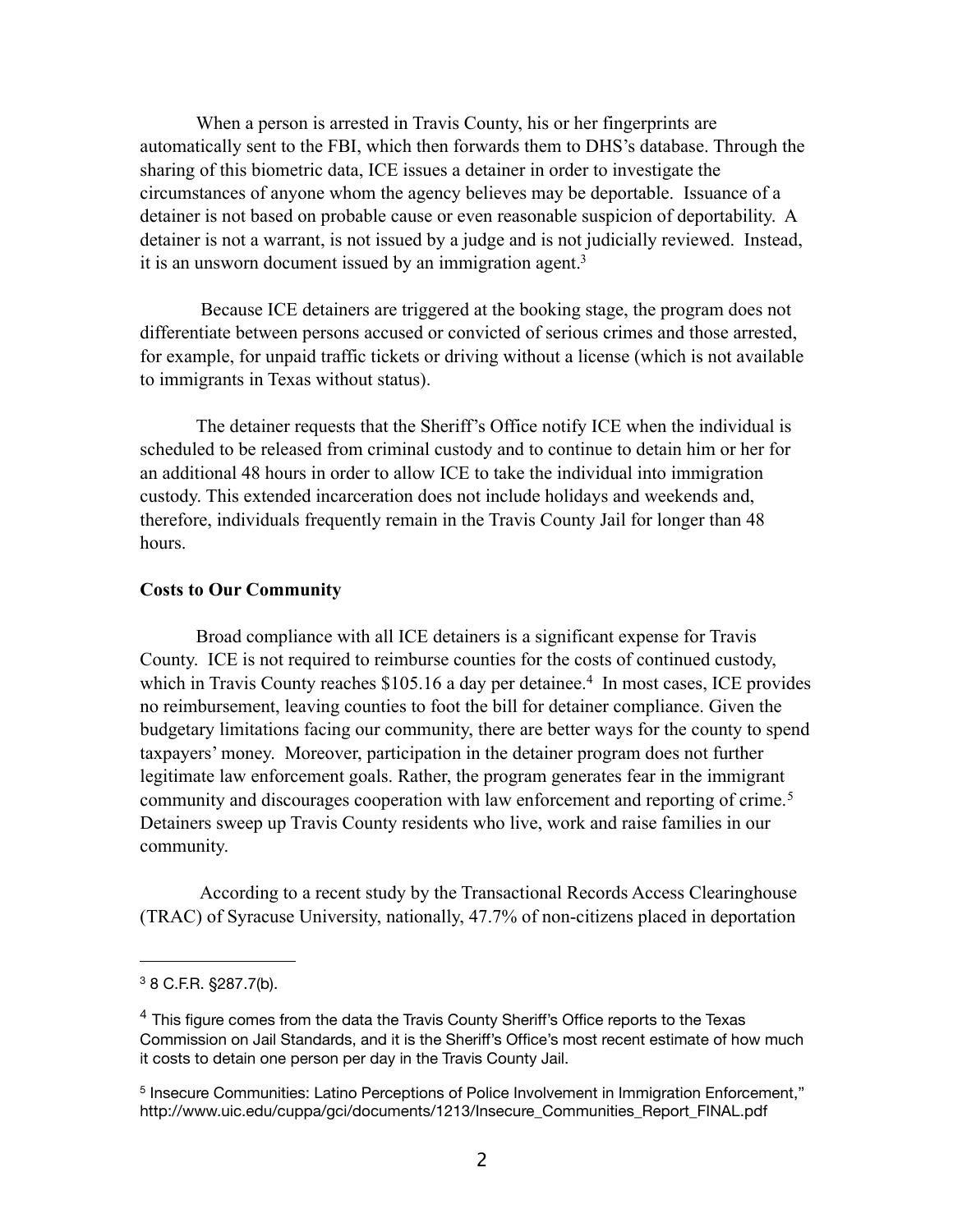proceedings because of a detainer request had no criminal record. Without including traffic violations and marijuana possession, that percentage rises to two-thirds of those referred to ICE through Secure Communities. The numbers are even more startling for Travis County. TRAC data reveals that Travis County has one of the highest rates of honored ICE detainers. In the last two years, Travis County complied with 5,507 detainers, of which only 3% involved Level 1 offenders, ICE's classification those convicted of the most serious crimes.<sup>6</sup> Seventy-three percent of the Travis County detainers were issued against persons who were ultimately not convicted of any crime. In the last four years, approximately 4,600 people were deported from our community as a result of Secure Communities.

In response to criticism of the detainer program, Sheriff Hamilton recently provided his own statistics. He claimed that 70.19% of ICE detainers in the Travis County Jail were issued against persons charged with felonies. This data is unreliable. First, Sheriff Hamilton's data contradicts the TRAC statistics, compiled by a reputable university-affiliated organization that has analyzed DHS data for many years. Second, the analysis is based on information from a very short time frame, from February 26, 2014 to April 1, 2014, and only includes data for persons who were in the jail between 6:00 AM and 7:00 AM each day. Third, the Sheriff's statistics are not based on actual convictions but rather on initial criminal charges. Finally, the manner in which Sheriff Hamilton chose to collect and compile his data inherently yields results unrepresentative of the actual jail population with ICE detainers. His data selection method is biased toward the inclusion of more Level 1 offenders and the exclusion of detainees charged with minor crimes and traffic violations. Detainees who are held for longer periods of time in the jail have much higher odds of being included in the sheriff's data than those held for short periods of time. For example, individuals not present in the jail between 6:00 AM and 7:00 AM or not in custody for an entire day are not counted, while individuals who are held for longer, generally those with more serious charges which carry higher, more restrictive bonds or no bonds at all, are included in the data. Therefore, reliance on Sheriff Hamilton's skewed statistics, which do not correctly represent the actual population of Travis County detainees transferred to ICE, misconstrues how detainers actually operate in Travis County, the people they affect, and the consequences they have.

In sum, the ICE detainer program thwarts legitimate law enforcement goals and community policing in our county. Secure Communities is not making our county and neighborhoods safer; in fact, it is doing the opposite.

### **Compliance with ICE Detainers Violates the Constitution**

Travis County's full participation in the detainer program exposes the county to legal liability. The continued detention of an individual in the Travis County Jail based

<span id="page-2-0"></span><sup>6</sup> <http://trac.syr.edu/immigration/reports/343/include/table3.html>.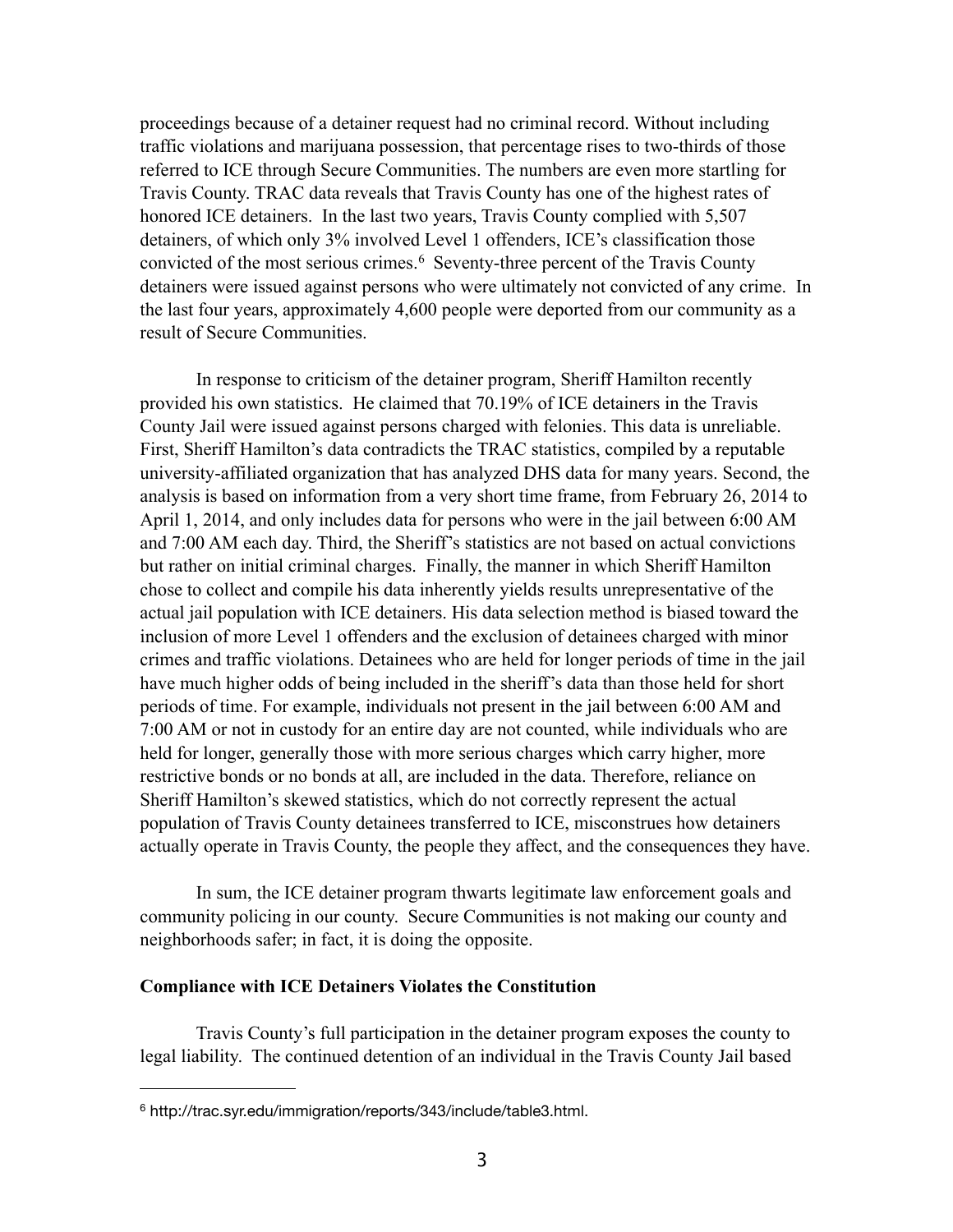on an ICE detainer violates the Fourth Amendment prohibition against unreasonable search and seizure. A person cannot be held in custody absent probable cause that he or she has committed a crime. Even if probable cause exists, such person has a right to a prompt hearing before a neutral magistrate. Unlike a criminal warrant, an ICE detainer is not issued nor reviewed by a judge and is not based on probable cause. Likewise, an affected person may not judicially challenge the issuance of the detainer or his or her resulting detention. Therefore, holding an individual in jail at ICE's request after legal authority for criminal custody has expired does not comport with Fourth Amendment protections.

The Supreme Court's decision in *U.S. v. Arizona[7](#page-3-0)* makes clear that prolonged immigration detention in local jails implicates the Fourth Amendment. The *Arizona*  decision supports the proposition that the ICE detainer program is unconstitutional. Although *U.S. v. Arizona* involved a challenge to Arizona's restrictive state law, the Supreme Court held that local officials cannot enforce immigration laws. In interpreting the Arizona law, the Supreme Court concluded that the extended detention of an individual to ascertain his or her immigration status, without proof of a violation of law, would violate the Fourth Amendment.<sup>8</sup> The Supreme Court further noted that local law enforcement cannot arrest or seize persons solely on suspected civil immigration violations[.9](#page-3-2) The reasoning of the Court logically extends to ICE detainers, by which Travis County law enforcement officers prolong the detention of otherwise releasable persons and hold them without probable cause of the commission of a crime.[10](#page-3-3)

Litigants across the country have begun to challenge their extended incarceration based on an ICE detainer.<sup>11</sup> Both the federal district court in Rhode Island<sup>12</sup> and the Third Circuit Court of Appeals [13](#page-3-6) have recently found that the ICE detainer program raises significant constitutional questions because individuals are detained without probable cause. The Rhode Island court also noted that a detainer is triggered by a person's birth outside the United States, leading to additional potential liability based on national origin

<span id="page-3-5"></span><sup>12</sup> *Morales v. Chadbourne*, \_\_\_F.Supp.2d \_\_\_, 2014 WL 554478, (D.R.I, 2014).

<span id="page-3-6"></span><sup>13</sup> *Galarza v. Szalczyk*, \_\_\_F.3d \_\_\_\_, 2014 WL 815127 (3rd Cir. 2014).

<span id="page-3-0"></span><sup>7</sup> *U.S. v. Arizona*, 132 S. Ct. 2492 (2012).

<span id="page-3-1"></span><sup>8</sup> *Id.* at 2508.

<span id="page-3-2"></span><sup>9</sup> *Id. at* 2505-2506.

<span id="page-3-3"></span><sup>10</sup> *See,* Christopher N. Lasch, *Federal Immigration Detainers after Arizona v. United States,* 46 Loyola L.A. L. Review 629 (2013) http://papers.ssrn.com/sol3/papers.cfm?abstract\_id=2178524

<span id="page-3-4"></span><sup>11</sup> For a list of twenty filed cases, *see,* [http://www.legalactioncenter.org/clearinghouse/litigation](http://www.legalactioncenter.org/clearinghouse/litigation-issue-pages/enforcement-detainers)[issue-pages/enforcement-detainers](http://www.legalactioncenter.org/clearinghouse/litigation-issue-pages/enforcement-detainers) and [https://immigrantjustice.org/sites/immigrantjustice.org/](https://immigrantjustice.org/sites/immigrantjustice.org/files/NIF--Detainer%20Report.pdf) [files/NIF--Detainer%20Report.pdf](https://immigrantjustice.org/sites/immigrantjustice.org/files/NIF--Detainer%20Report.pdf) at 6-7/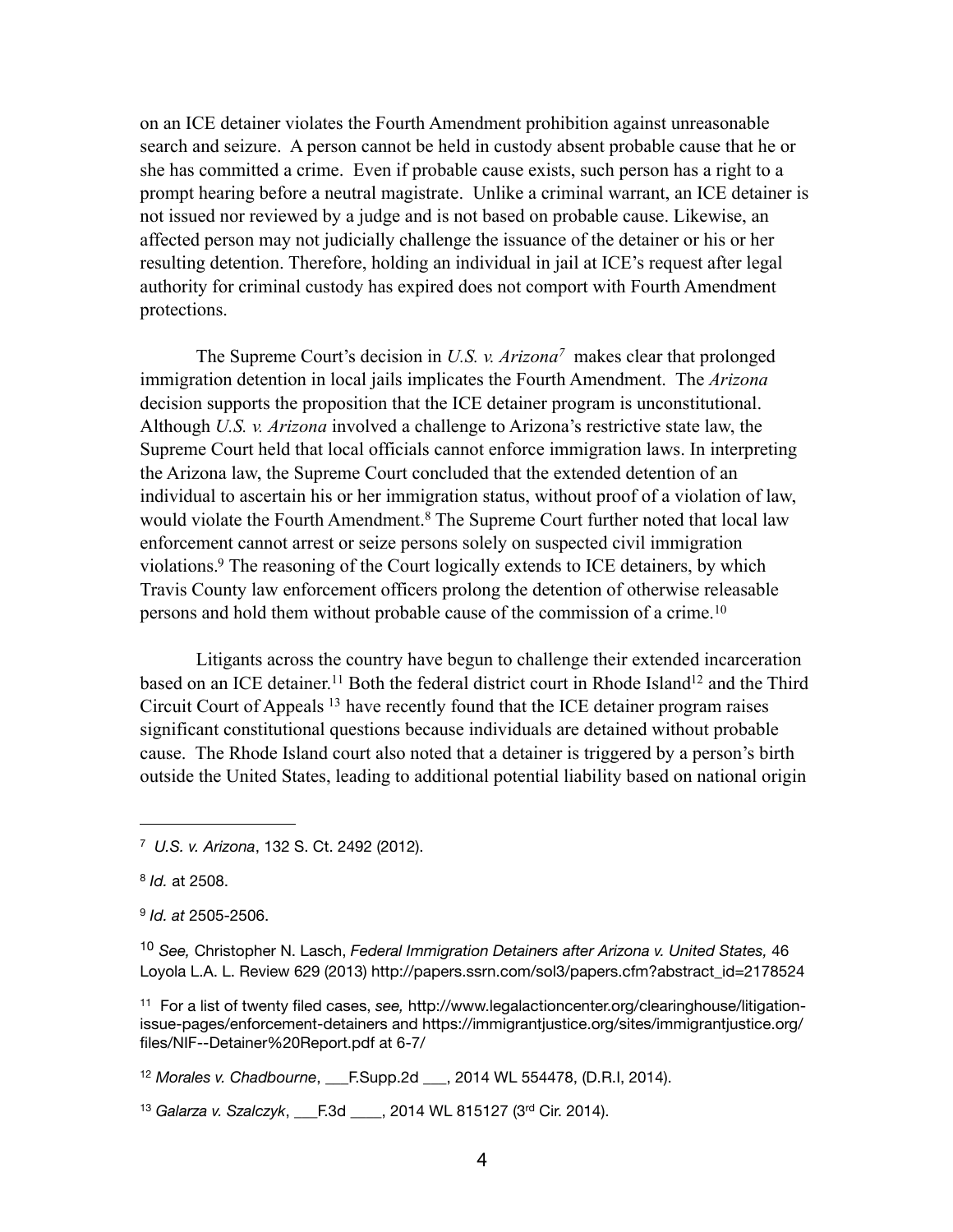discrimination[.14](#page-4-0) Finally, ICE detainers may implicate the Fourteenth Amendment guarantees of substantive and procedural due process. Local law enforcement does not have a compelling state interest to infringe on liberty interests, a substantive due process right, by prolonging detention, particularly without affording the individual notice and a right to be heard, a basic procedural due process right[.15](#page-4-1)

A recent decision by a U.S. magistrate judge in Oregon declaring that the detainer program violated the Fourth Amendment has prompted twenty-one sheriffs in the state so far to end their participation.<sup>16</sup> As one Oregon sheriff stated, "We will no longer violate anybody's constitutional rights, I can guarantee that.["17](#page-4-3)

The court decisions make clear that when constitutional abuses such as these arise from localities' compliance with ICE detainers, the counties themselves, not just federal immigration authorities, are legally liable for such violations. <sup>18</sup> Thus, by participating in the detainer program, Travis County exposes itself to lawsuits for wrongful detention under state and federal law.

More than 30 jurisdictions, including Cook County, Illinois, King County, Washington, New York City, New Orleans, Washington, D.C., Miami-Dade County, Florida, and the states of California and Connecticut, have limited their compliance with ICE detainers.[19](#page-4-5) Just last month, the cities of Philadelphia and Baltimore ended their across-the-board participation in the program[.20](#page-4-6) Some of these communities have opted out completely while others honor detainers only for serious and violent criminal offenders. Travis County should follow these examples to modify, restrict or nuance its participation in the ICE detainer program.

<span id="page-4-0"></span><sup>14</sup> *Morales* at 12*.* ("Using Ms. Morales' nation of birth as a sole permissible basis for her loss of liberty does not pass constitutional muster.")

<span id="page-4-1"></span><sup>15</sup> S*ee* complaint, *Brizuela v. Feliciano*, No. 12-0226, (D. Conn., filed Feb.13, 2012) (case closed due to settlement), available at http://www.legalactioncenter.org/clearinghouse/litigation-issuepages/enforcement-detainers.

<span id="page-4-2"></span><sup>16</sup> *Miranda-Olivares v. Clackamas County*, No.12-02317, 2014 WL 1414305(D. Oregon, April 14, 2014).

<span id="page-4-3"></span><sup>17</sup> <http://www.nytimes.com/2014/04/19/us/politic> s/sheriffs-limit-detention-of-immigrants.html?  $r=0$ 

<span id="page-4-4"></span><sup>18</sup> *Galarza v. Szalczyk, id;* Miranda-Olivares, *id.* (recognizing that plaintiff is entitled to damages from the county); *see also,* footnote 11 herein.

<span id="page-4-5"></span><sup>19</sup> <http://www.immigrantjustice.org/detainers#.Uzy7zq1dXpi>. This list does not include the most recent jurisdictions, such as Baltimore, Philadelphia and parts of Oregon discussed herein.

<span id="page-4-6"></span> $^{20}$  [http://articles.philly.com/2014-03-14/news/48193936\\_1\\_detainers-ice-agent-new-draft](http://articles.philly.com/2014-03-14/news/48193936_1_detainers-ice-agent-new-draft); http:// touch.baltimoresun.com/#section/-1/article/p2p-79955731/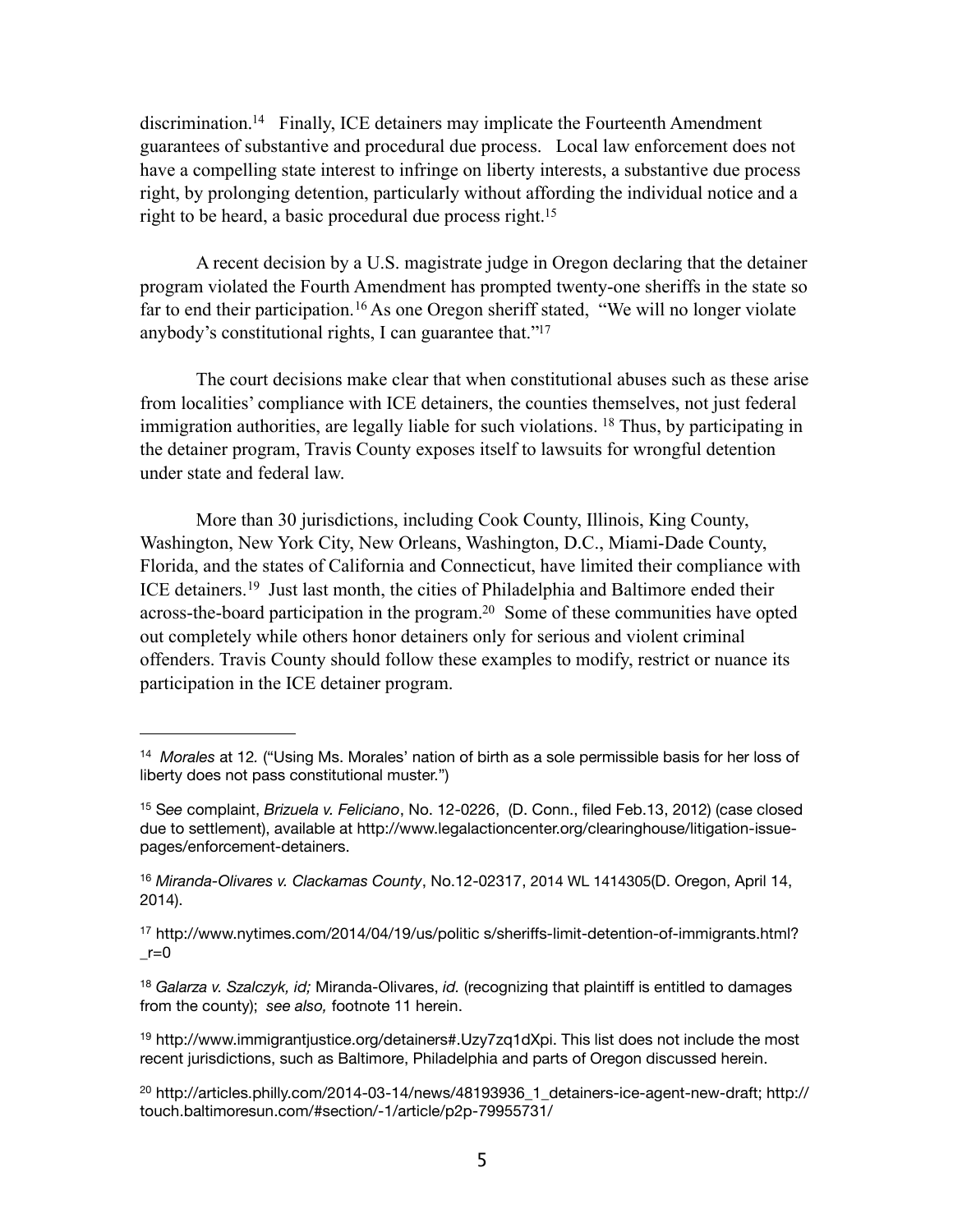We look forward to hearing from you on this important issue.

Sincerely,

Barbara Hines Clinical Professor of Law\* Co-Director, Immigration Clinic University of Texas School of Law

## *And the following law professors:*

- 1. William P. Allison, Clinical Professor of Law, University of Texas School of Law\*
- 2. Bill Beardall, Clinical Professor of Law and Executive Director, Equal Justice Center & Transnational Worker Rights Clinic, University of Texas School of Law\*
- 3. Lynn Blais, Professor of Law, University of Texas School of Law\*
- 4. Michael J Churgin, Raybourne Thompson Centennial Professor in Law, The University of Texas School of Law\*
- 5. Ariel Dulitzky, Clinical Professor of Law and Director of the Human Rights Clinic, University of Texas School of Law\*
- 6. Karen Engle, Minerva House Drysdale Regents Chair in Law, Founder and Co-Director, Rapoport Center for Human Rights and Justice, University of Texas School of Law\*
- 7. Tina Fernandez JD, Clinical Professor, University of Texas School of Law\*
- 8. Fred Fuchs, Attorney & Adjunct Professor of Law, University of Texas School of Law\*
- 9. Denise Gilman, Clinical Professor, Immigration Clinic, University of Texas School of Law,\*
- 10. Ranjana Natarajan, Clinical Professor of Law, Director of Civil Rights Clinic, University of Texas School of Law\*
- 11. Robert Owen, Clinical Professor of Law, Bluhm Legal Clinic, Northwestern University\*
- 12. Jack Sampson, William Benjamin Wynne Professor of Law, University of Texas School of Law\*

# *And Attorneys:*

- 13. Iris Albizu-Rivera Esq., Attorney, Albizu Law
- 14. Bill Aleshire, Attorney, Riggs Aleshire & Ray PC
- 15. Selena Alvarenga, Attorney at Law
- 16. Emma Apodaca Esq., Attorney
- 17. Arturo M. Aviles Esq., Attorney
- 18. Abby Anna Batko-Taylor, Attorney
- 19. Daniel Berner, Attorney, Berner Law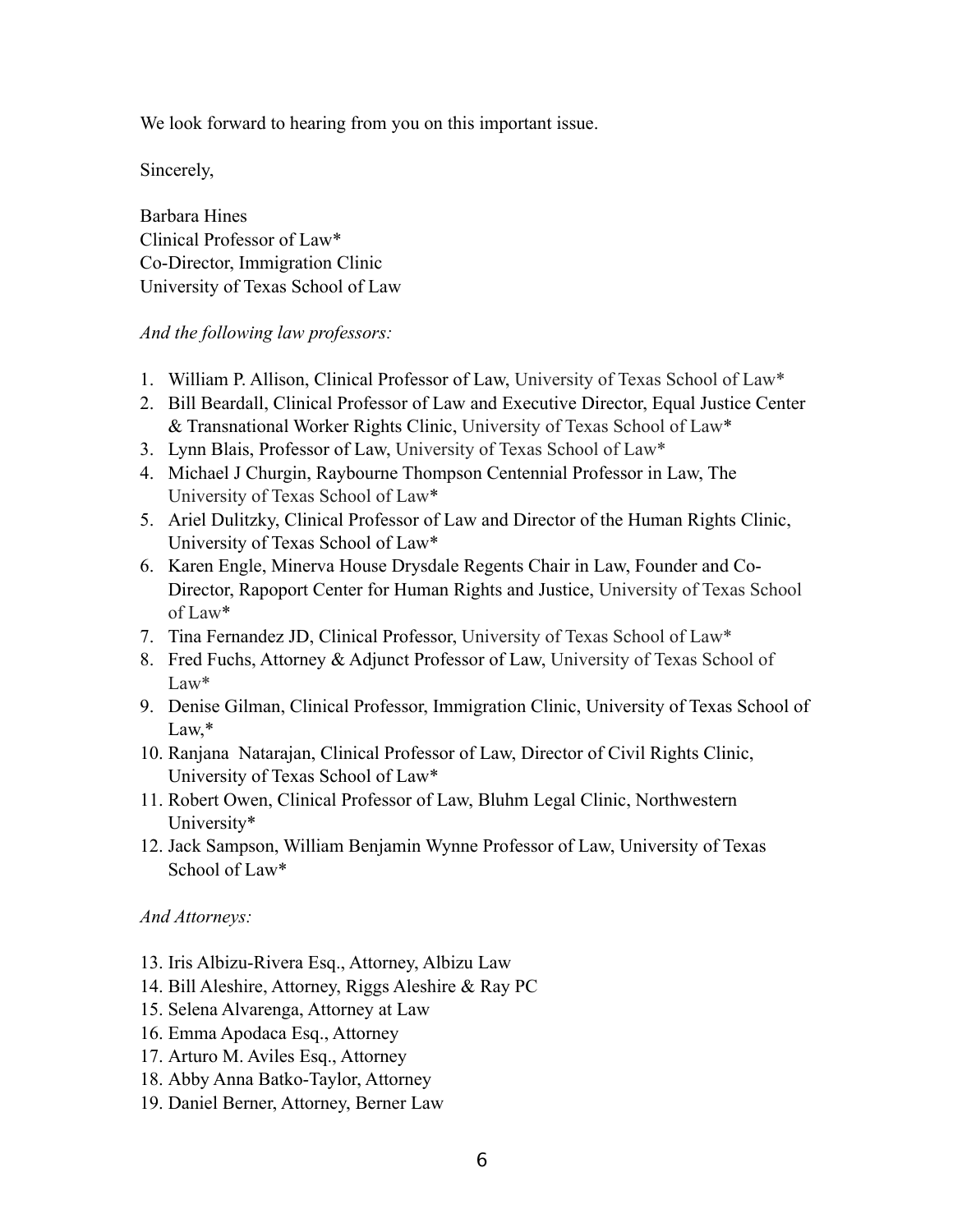- 20. Rebecca Bernhardt, Attorney
- 21. Joseph Berra, Attorney
- 22. Benjamin Blackburn, Attorney
- 23. Caitlin Boehne Esq., Staff Attorney, Equal Justice Center\*
- 24. Leslie Boykin JD, Owner/Attorney, Law Office of Leslie J. Boykin, P. C.
- 25. Renee Castillo-De La Cruz, Attorney at Law and President, Hispanic Bar Association of Austin
- 26. Krista Chacona JD, Attorney
- 27. Sara Clark Esq., Attorney
- 28. Rosemary Coffman, Attorney at Law
- 29. Michael Cowles JD, Staff Attorney, Equal Justice Center\*
- 30. Rabecca Cross, Attorney
- 31. Ann del Llano, Attorney, Law Office of Ann del Llano
- 32. Kevin Dietz, Manager, Domestic Violence Group, Texas RioGrande Legal Aid\*
- 33. Brian East, Attorney
- 34. Thomas Esparza Jr., Attorney-Specialist, Thomas Esparza, Jr. A Professional Corporation
- 35. Ana Estrada, Attorney, Ana Estrada, PLLC
- 36. Amelia Fischer Esq., Staff Attorney, Texas Civil Rights Project\*
- 37. Andrew Forsythe, Attorney
- 38. Alberto Garcia, Attorney
- 39. Krystal Gomez, Attorney, Law Office of Krystal M. Gomez
- 40. Norma Gonsalvez Esq., Attorney, Law Office of Norma E. Gonsálvez
- 41. Brian Graham JD, Attorney, Strasburger & Price, LLP\*
- 42. Malcolm Greenstein, Attorney, Greenstein and Kolker
- 43. Karen E. Gross, Attorney at Law
- 44. Dahlia M. Gutierrez, Esq., Attorney
- 45. Mr. & Mrs. S Haddad, Attorneys
- 46. Chase Hamilton, Attorney
- 47. Natalie Hansen Esq., Attorney
- 48. Kelly Haragan JD, Attorney
- 49. Elise Harriger JD, Legal Director, Casa Marianella\*
- 50. Mack Ray Hernandez, Attorney
- 51. Charles Herring Jr., Attorney, Herring & Irwin, L.L.P.
- 52. Michelle Hua, Partner, Hua & Murga LLP
- 53. Leslie Hume, Law Office of Leslie Hume
- 54. Aaron Johnson, Attorney, Equal Justice Center\*
- 55. Matt Johnston, Attorney
- 56. Richard Jung, Partner, Jung Ko, PLLC
- 57. Margaret Kercher, Attorney
- 58. Mark Kinzler Esq., Director, Immigration Legal Services, Catholic Charities of Central Texas\*
- 59. Marc Knisely, Attorney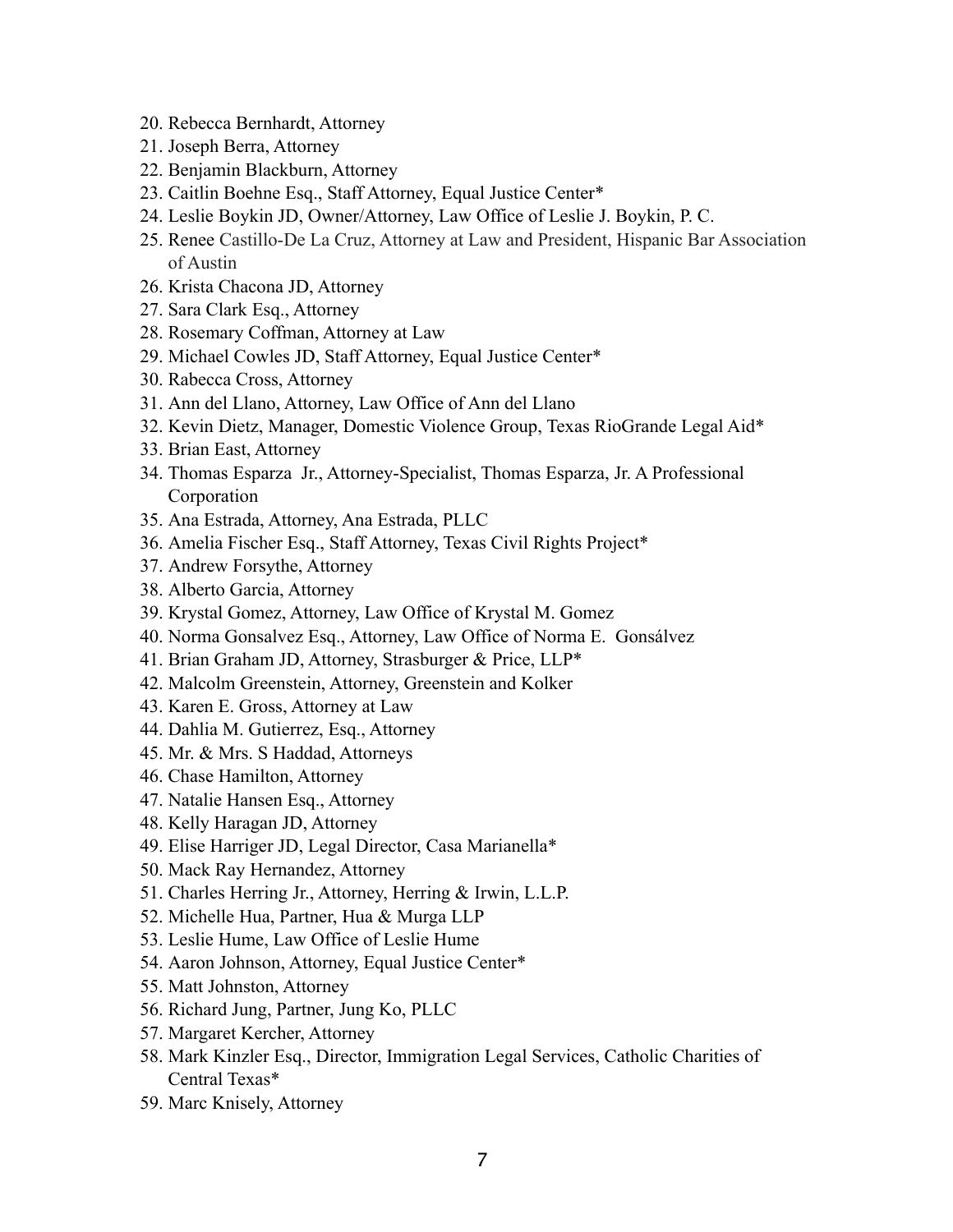- 60. Ramey Ko, Partner, Jung Ko PLLC
- 61. Tom Kolker, Attorney
- 62. Faye Kolly, Attorney
- 63. Daniel M. Kowalski, Editor-in-Chief, Bender's Immigration Bulletin (LexisNexis)
- 64. Wayne Krause Yang, Attorney
- 65. Pamela Lancaster Esq., Attorney, Law Office of Pamela Lancaster
- 66. Lourdes Leal, Associate Attorney
- 67. Angela Lee Esq., Attorney, Law Office of Angela L Lee PLLC
- 68. Cynthia F Leigh, Managing Attorney, Hines & Leigh, P.C.
- 69. Naiara Leite da Silva, Legal Advocate, Texas Civil Rights Project\*
- 70. Rick Levy, Texas AFL-CIO General Counsel\*
- 71. Kate Lincoln-Goldfinch, Attorney, Hines & Leigh PC\*
- 72. George Lobb Esq., Attorney, Law Office of George C. Lobb
- 73. Brian McGiverin Esq., Attorney
- 74. William Medaille, Attorney
- 75. Adela Meraz, Attorney, Law offices of Adela D.Meraz
- 76. Nelson Mock, Attorney
- 77. Ashley Morris, Associate, Law Office of Karen J Crawford
- 78. Maggie Murphy, Attorney and Shareholder, Jackson Lewis PC\*
- 79. Stephen Oconnor, Attorney, Morales & Oconnor PLLC
- 80. Daniel Ottaviano Esq., Owner/Partner, Piazza & Ottaviano, PLLC
- 81. Alissa Parsley, Attorney at Law
- 82. Paul Parsons, Attorney
- 83. Maria Partida Esq., Attorney, Ponce Law Firm, P.C.
- 84. Brittany Perkins, Attorney
- 85. Anita Piazza JD, Attorney, Piazza & Ottaviano, PLLC
- 86. Griselda Ponce, Attorney at Law, Ponce Law Firm, P.C.
- 87. Michael Ponder Esq., Attorney, The Law Offices of Gloria Vera, P.C.\*
- 88. Patty Quinzi, Legislative Counsel, TX-American Federation of Teachers\*
- 89. Paul Quinzi, Attorney, Law Office of Paul Quinzi
- 90. Ms. & Mr. Marcia & Ted Rachofsky, Attorneys
- 91. Virginia Raymond, JD, PhD, Attorney
- 92. Cynthia Rigney, Attorney, The Rigney Law Firm, P.L.L.C.
- 93. Fernando Ruiz Esq., Attorney
- 94. Kathryn Ryle, Attorney, Law Office of Kathryn Ryle
- 95. Philip Sanders, Attorney
- 96. Olga Seelig, Attorney, Seelig PC
- 97. Megan Sheffield, Attorney
- 98. Hannah Silk Kapasi JD, Staff Attorney
- 99. Park Silkenson Esq., Attorney, Law Office of Park Silkenson
- 100.David N Smith, Attorney
- 101.Scott Smith, Attorney, Law Office of Scott C. Smith
- 102.Bobby Earl Smith, Attorney